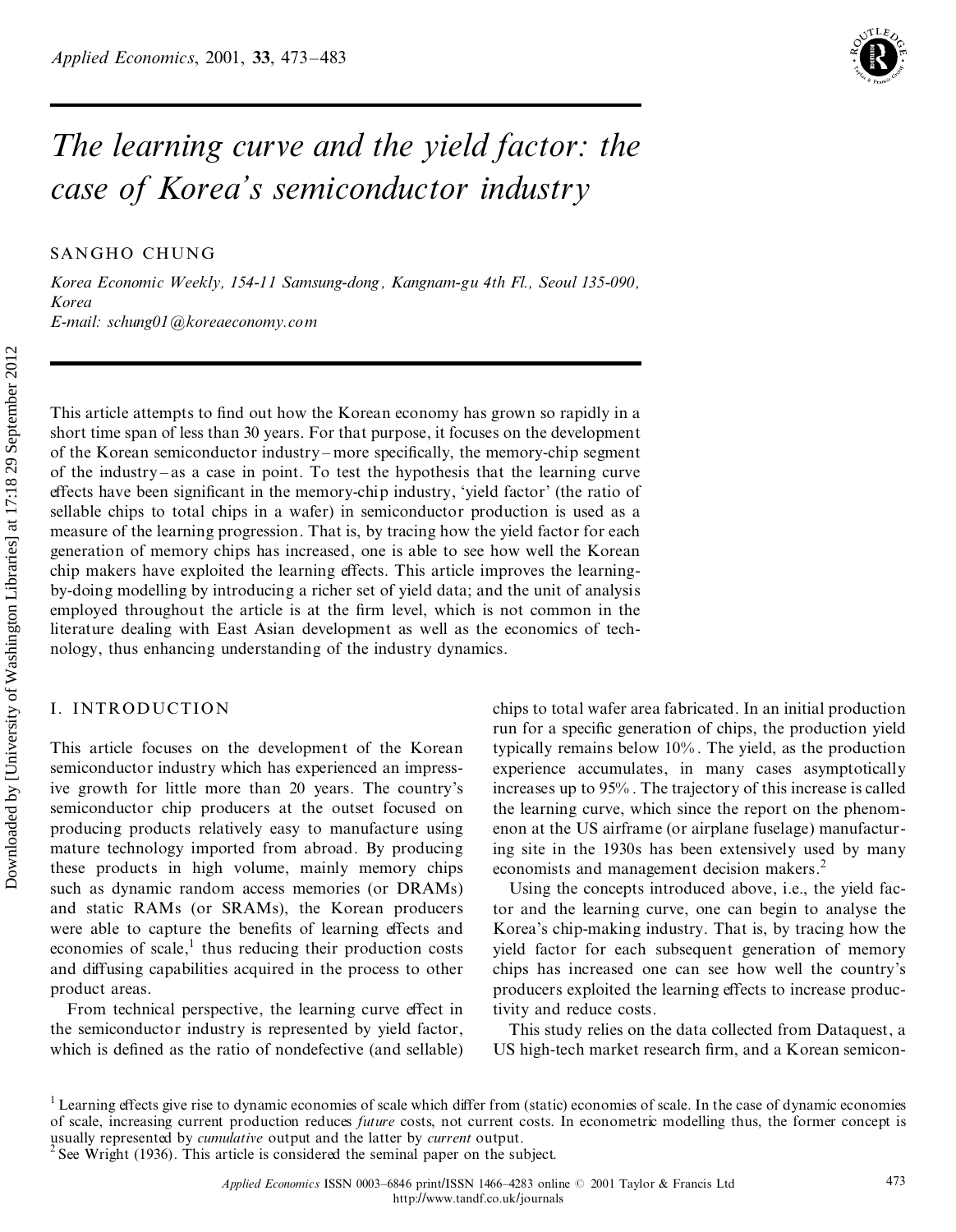ductor company, then tests the hypothesis that the learning curve effects were significant in the country's industry. The first estimation uses the price data, based on the conventional learning curve models. After finding out that this estimation yields poor results in terms of coefficients well out of expected ranges and low *t*-statistics, the second esti mation employs yield data instead of prices as a dependent variable. A significant learning curve effect is found in the estimation, with the learning ratio of 17% for 64K DRAMs and  $9\%$  for 256K DRAMs, confirming the learning hypothesis in the case of the Korean industry.

## II. THE ECONOMIC LITERATURE ON LEARNING<sup>3</sup>

Wright, an aeronautical engineer, reported in 1936 that the direct labour cost of producing an airframe (fuselage of an airplane) declined with the accumulated number of airframes of the same type produced. That is:

$$
Y = aX^b \tag{1}
$$

where  $Y$  is the direct labour cost,  $X$  is the cumulative output of airframes, *a* is the cost of the first unit of airframe  $(a > 0)$ , and *b* is the learning elasticity  $(0 \ge b \ge -1)$ , which defines the slope of the learning curve.

In so far as Second World War airframe data were con cerned, every doubling of cumulative airframe output was accompanied by an average reduction in direct labour requirements of about 20% . This so-called `eighty per cent curve' is the precursor of the present-day learning curve. Following Wright's article, most research effort has been directed at finding an appropriate functional form of the learning curve and applying the theory to diverse industries, using different proxy variables for learning, such as time, cumulative output, and so on. Fig. 11. THE F.CONOMIC LITERATURE ON<br>
Fig. 1. Supplier and operator having<br>
LEARMING OV<br>
LEARMING ON Fig. 1. Supplier and operator having<br>
Wright, an accountable engineer, repented in 1936 that the<br>
Wright, an accountable

Joskow and Rozanski (1979) apply the learning principle to nuclear plant operations. There are two distinctive features in the model: The first one is that, unlike other models, they utilize *capacity factor* <sup>4</sup> of nuclear plants as a dependent variable in their model. For them, capacity factor reflects power generation cost more accurately than do price data, the usual proxy in other models. So the higher



Fig. 1. *Supplier and operator learning*

its capacity factor, the lower is the average unit cost of power generated.<sup>5</sup>

The general form of the learning curve to be estimated is:

$$
y = Ag(x)^{e_u} \tag{2}
$$

where  $y =$  annual plant capacity factor;  $A =$  asymptotic value of the capacity factor;  $x =$  increasing measure of experience (i.e., cumulative output)  $(x > 0)$ ; and  $g(x)$  = function describing the nuclear operators' learning process.

The second feature of their model is that they extend this general model to account for `supplier learning' in addition to `operator learning.' As cumulative output increases, capacity factor increases due to learning on the part of the plant's operators. This is depicted as the function  $g_1(x)A_1$  in Fig. 1 that approaches an asymptote  $A_1$ . The effect of learning by the suppliers (e.g., plant designers and engineers) responsible for building the plant are modelled as a shift upward in the asymptotic capacity factor. This is shown as a shift in the asymptote from  $A_1$  to  $A_2$ .

The model to be estimated is:

$$
PF = A \; CAP^b e^{cV} g(x) \tag{3}
$$

where  $PF =$  plant capacity factor (see note 4 for definition);  $CAP = \text{gross plant capacity}$  (i.e., rated capacity);  $V =$  the month during which the plant began commercial

<sup>&</sup>lt;sup>3</sup> For those interested in history, structure, and dynamics of the semiconductor industry, refer to Kraus (1973), Sciberras (1977), Braun and MacDonald (1978), Hazewindus and Tooker (1982), Dosi (1984), Malerba (1985), United Nations Centre on Transnational Corporations (1986), Steinmueller (1987), Howell *et al*. (1988), Langlois *et al*. (1988), Green (1996) and Flamm (1996). However, most of these studies focus on the US and European semiconductor industry. Some of these deal with the Japanese industry, but only in relation to trade conflict with the United States. In these publications, the semiconductor industry of Korea and Taiwan is only

treated as passing notes.<br><sup>4</sup> The annual capacity factor of a plant is defined as the energy generated (*Y*) divided by the rated power output of the plant (*CAP*) times the number of hours in the year (*H* = 8760 except in leap years). That is, capacity factor  $PF_{\text{(%)}} = Y_{\text{(WH)}}/[CAP_{\text{(W)}}^*H_{\text{Hours}}]$ . It is equivalent to saying: capacity factor = [actual energy generated]/[potential capacit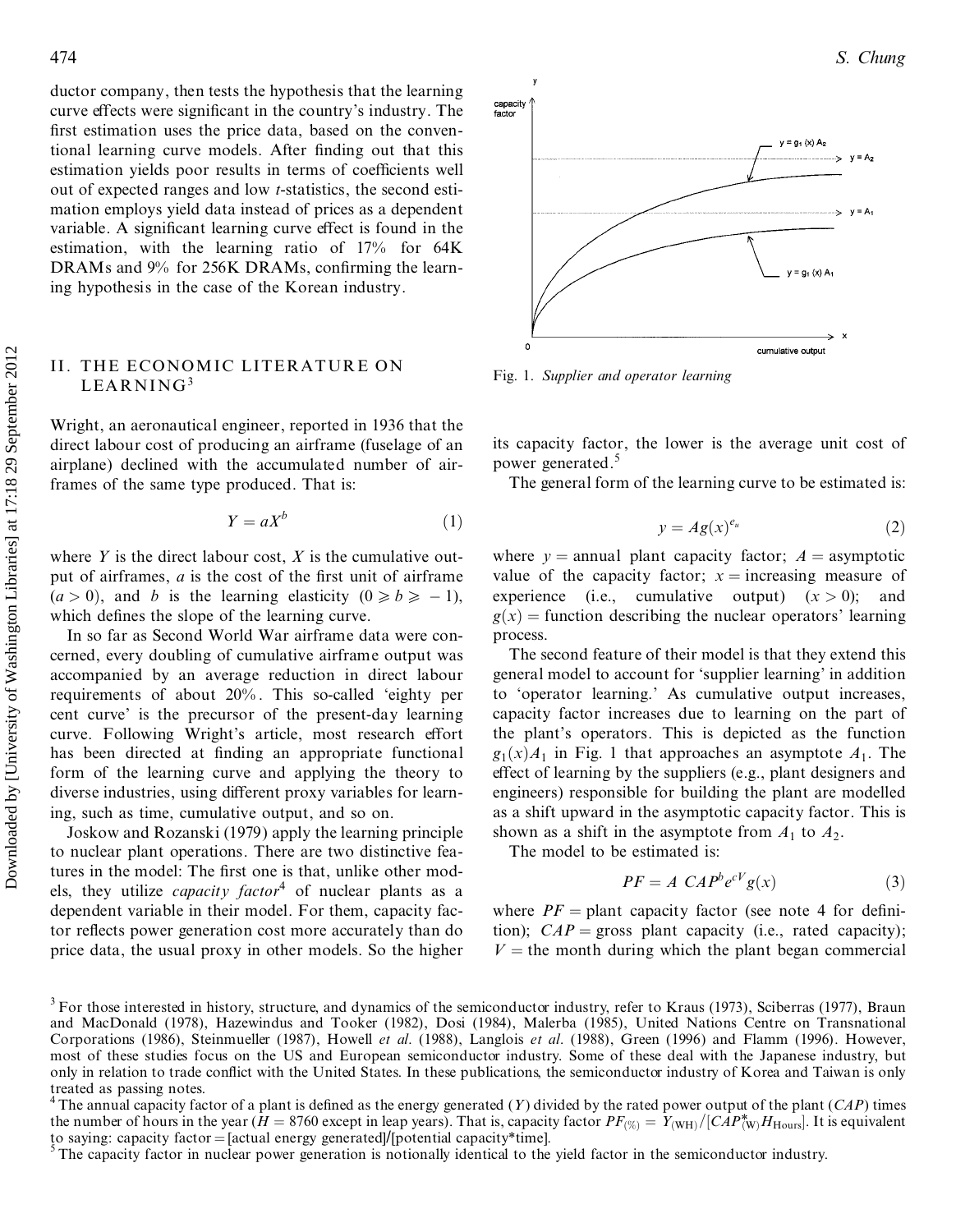operation (a measure of the vintage of the plant); and  $g(x)$  = operators' learning function.<sup>6</sup>

Except the constant term  $A$ , each term in the equation represents a different source of learning: The first term represents supplier learning, the second one the effect of time and the third operator learning. The regression results reported in Joskow and Rozanski (1979) show that the learning effect is important in nuclear plant operations, with learning rate approximately 5% per annum.

Generally, these empirical studies confirm the importance of learning phenomenon in reducing costs in their respective industries. It will now be seen how these learning economies has shaped the structure of the semiconductor industry.

Gruber (1992) comes up with the following learning equation for memory chips:

$$
P_{ijt} = AQ_{ijt}^{\beta} V_{ijt}^{\gamma} H_{ijt}^{\delta} \exp(u_{ijt})
$$
 (4)

where  $A = constant$ , price of the first unit produced;  $P_{ii}$  = average real selling price for memory chips of type *i* and generation *j* in year *t* (proxy for cost);  $Q_{ijt}$  = annual shipments for memory chips of type  $i$  and generation  $j$  in year t;  $\beta$  = indicator of static economies of scale ( $\beta$  < 0);  $V_{ii} = \Sigma Q_{ii}$ , cumulative shipments for memory chips of type *i* and generation *j* up to year *t*;  $\gamma$  = learning elasticity  $(\gamma < 0)$ ;  $H_{ijt}$  = age of memory device, or time elapsed since production began, i.e.,  $H_{ijt} = 1$  for the first year when generation *j* is introduced;  $\delta$  = indicator of the effect of generation age (alternative indicator for learning by doing); and  $u_{ii}$  = random error term.

Taking log for each term:

$$
p_{ijt} = \alpha_i + \beta_i q_{ijt} + \gamma_i \nu_{ijt} + \delta_i h_{ijt} + u_{ijt} \tag{5}
$$

where lower cases indicate logarithms. From this he finds the results as shown in Table 1.

Gruber finds no significant learning for DRAMs and SRAMs. Only for EPROM did he find a significant learning, which is somewhat counterintuitive. His model measures the learning effects, with cumulative shipments of semiconductor devices and the elapse of time; as well as static economies of scale, with annual shipments of memory chips. The reason he uses average selling prices as a proxy for costs is not different from others; i.e., the unavailability of cost data. So he reiterates the conditions under which reliable estimates of the learning curve can be obtained from price data. That is, (1) price-cost margins are constant over time, (2) price-cost margins change in a way controlled for by other variables, or (3) changes in the margin are small in relation to changes in marginal cost.<sup>7</sup>

Table 1. Summary of regression results

|                                  | EPROM  | <b>DRAM</b> | <b>SRAM</b> |
|----------------------------------|--------|-------------|-------------|
| Economies of scale               | $\ast$ | *           |             |
| Learning curve<br>Generation age |        | *           | *           |

*Note*: \* Indicates significant presence.

Then he goes on to say that the condition (1) and possibly condition (3) are hard to apply to the semiconductor production, since it is well known that in this industry profit margins fluctuate considerably over the life cycle of a generation of chips.

Nevertheless, he argues that these fluctuations can be controlled for by using variables that are closely correlated with the margins. That is, he says that the time profile of profit margins for a given generation is U-shaped. In other words, the margins are large at the beginning and at the end of the product life cycle, while in-between margins are depressed due to entry of firms and strong competition. Current shipments for a given generation have a time profile which is inversely related to the time profile of profit margins. Thus the fluctuations of the margins can be controlled for by the current shipments variable. But given the dramatic changes in the conditions of competition over the product cycle, price-cost margins might decline steeply as the product matures, which invalidates the Gruber's procedure to control for fluctuations in price-cost margins.<sup>8</sup>

# **III. REGRESSION ANALYSIS OF THE** LEARNING CURVE MODEL

#### The learning-by-doin g model

In many manufacturing operations in which tasks are performed relatively in a repetitive manner, it has been reported that workers tend to learn from their experiences thereby reducing the time and costs it takes to complete given tasks. Many empirical studies have so far attempted to find out significant cost-reduction effects of a cumulative production experience.

Confining the focus on the semiconductor industry, Webbink (1977) reports a coefficient of  $-0.40$  on cumulative production, indicating that, with every doubling of cumulative output, cumulative average price falls by  $24\%$ . Dick (1991) reports regressions of industry price on lagged cumulative production (an aggregate of US and

<sup>&</sup>lt;sup>6</sup> In Joskow *et al.*  $g(x)$  is specified as  $e^{k/x}$ . They say this form has the advantage that it can be linearized easily and so simplifies estimation.

Lieberman  $(1984)$ .

<sup>&</sup>lt;sup>8</sup> For example, each generation of memory chip is introduced by a pioneering firm, and later on faces considerable competition, thus being forced to cut price-cost margins.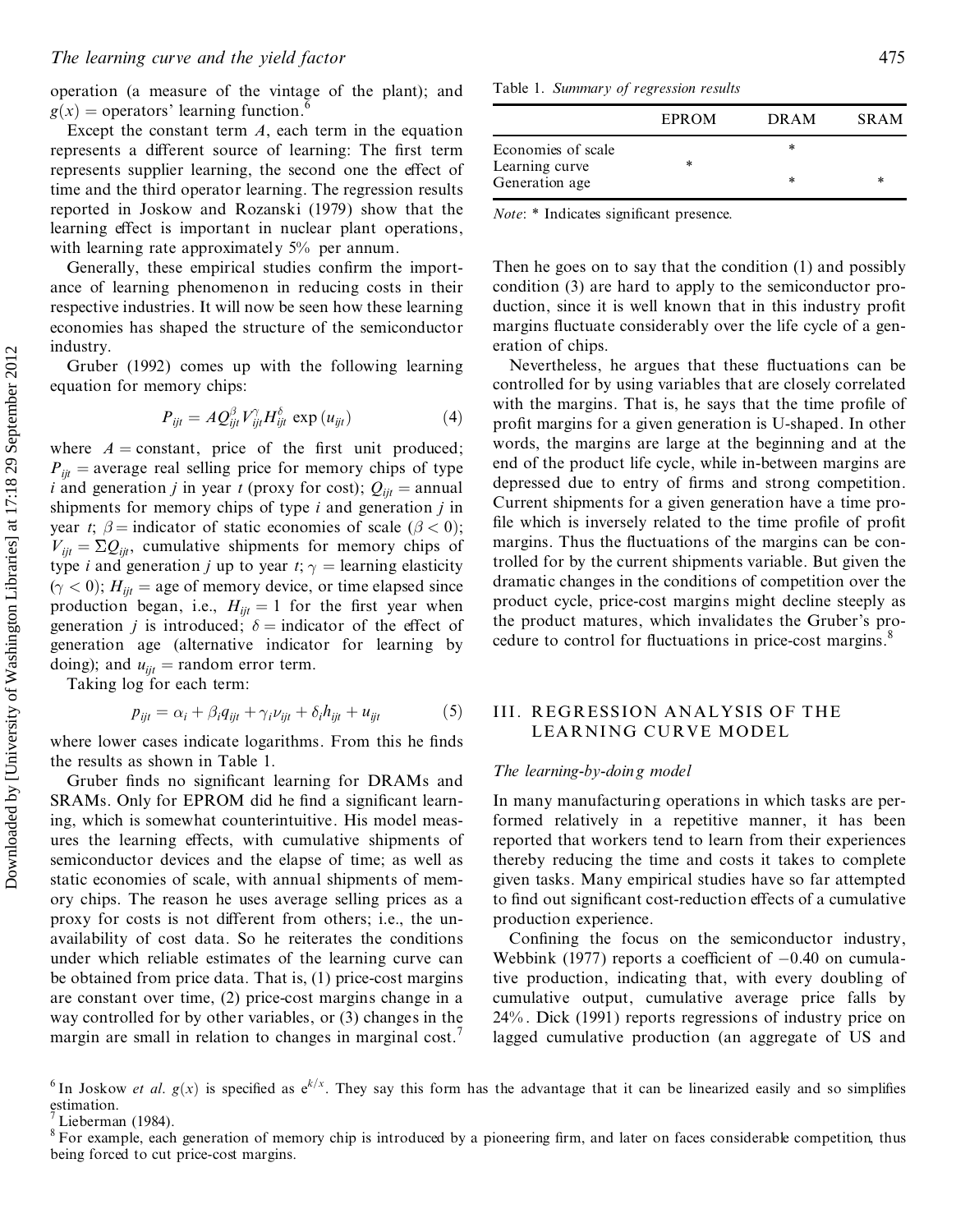Japanese firms) of  $1K$  and  $4K$  DRAMs based on annual data for  $1974-1980$  and  $1976-1981$ , respectively. He finds a 19% learning curve in 1K DRAMs and a 7% learning curve in 4K DRAMs. Gruber (1992) estimates similar models for DRAMs, EPROMs, and SRAMs, but finds no significant learning for DRAMs. Irwin and Klenow  $(1994)$  use broader dataset encompassing quarterly, firmlevel data on seven generations of DRAMs over 1974– 1992, for which they find average of  $20\%$  learning curve on cumulative output.

Since cost data are kept secret by companies and thus difficult, if not impossible, to obtain, most empirical learning curve studies, including those mentioned above, have proxied unit costs with a real price variable and then regressed the log of real price on a constant term and the log of cumulative output. This procedure introduces a major problem and makes separate identification of the learning curve effect very difficult. When one uses price data for the dependent variable, several problems arise. For one thing, the justification for using the proxy is given by the assumption that prices move fairly in synchro nization with costs, with a certain constant markup. In other words, it assumes that price-cost margins are constant over time, price-cost margins change in a way controlled for by other variables, or changes in the margin are small in relation to changes in marginal cost.<sup>9</sup> Example the constraint of the state of the state of the state of the state of the state of the state of the state of the state of the state of the state of the state of the state of the state of the state of the state of

Yet, given the tumultuous state of competition in the semiconductor market in which each generation of product is introduced by a leading firm and later faces a large number of competitors resulting in a substantial drop in prices as the product matures, price-cost margins cannot be stable over time, rather they decline steeply.<sup>10</sup> It is even more so in the case of the East Asian semiconductor producers, including the Japanese and the Korean firms, who have frequently been the target of dumping accusations which alleged that their semiconductor components were sold at prices below actual production costs.

Aside from this difficulty, there is another problem in using a proxy variable. As evidenced from the  $1996-1997$ downturn in the semiconductor market, the price move ments in the semiconductor market before and during the period have largely been dictated by the forces of supply and demand, rather than by the learning principle by which prices fall continuously over time. Nearly three years from 1993 to 1995, the semiconductor prices, notably those of memory chips, have been propped up by unprecedented high demand from personal computer manufacturers, bringing in profit margins of over  $70\%$  for some chip makers. As the market conditions reversed in early 1996,

however, the chip prices fell to a level comparable to or lower than its production costs.<sup>11</sup> Under these circumstances, it is hard to expect the price-cost margins are within a certain stable range, let alone constant. This possible wide divergence between prices and costs forces us to reconsider the feasibility of the price proxy.

To see this point more clearly, suppose that there are two firms with identical learning curve experiences. Assume that one firm adopted a forward pricing strategy in which the price was initially set very low, thereby increasing demand, market share, and production, while the other firm adopted a 'cream-skimming' pricing strategy in which the initial price was set very high and lowered gra dually (Intel is a typical firm that has adopted the pricing strategy of cream skimming). If one regressed price on cumulative production for these two firms, one would obtain very different estimates of the learning curve elasticity, even though the potential learning curve effects were identical by assumption. If, instead, unit cost data had been adopted, this difference would not have occurred. It shows that it is preferable to adopt unit cost rather than price data in estimating learning curve parameter, since using price data confounds the effects of pricing strategy with 'pure' learning curve effects.

In general, the learning curve model estimates the extent to which the accumulation of production experience contributes to the reduction of costs. The simplest and most commonly used form of the learning curve is as follows:

$$
C_t = A V_t^{\alpha_1} e^{u_t} \tag{6}
$$

where  $C_t$  is unit cost of production in time period  $t$ ,  $V_t$  is cumulative output produced up to time period  $t$ ,  $A$  is the cost of the first unit of output,  $\alpha_1$  is the learning elasticity  $(0 \ge \alpha_1 \ge -1)$ , and  $u_t$  is a stochastic disturbance term.<br>Equation 6 can be rewritten in logarithmic form as

$$
\ln C_t = \ln A + \alpha_1 \ln V_t + u_t \tag{7}
$$

The learning curve elasticity parameter  $\alpha_1$  can be estimated by ordinary least squares, provided that relevant data on unit costs and output are available. The following formula for log transformations implies that every time cumulative experience doubles, cost will decline to *s* per cent of its previous level:

$$
s = 2^{\alpha_1} \tag{8}
$$

Therefore, if cost declines to 70% of its previous level as cumulative output doubles, then the learning curve is said to have a 70% slope. However, when one runs a simple regression for a model such as Equation 7, regressing unit

<sup>&</sup>lt;sup>9</sup> This assumption is found in Lieberman (1984) and Gruber (1994a).<br><sup>10</sup> Irwin and Klenow (1994, p. 1209).<br><sup>11</sup> For 4M DRAM, the price fell as low as \$2.50, a level that industry experts say is below production costs. A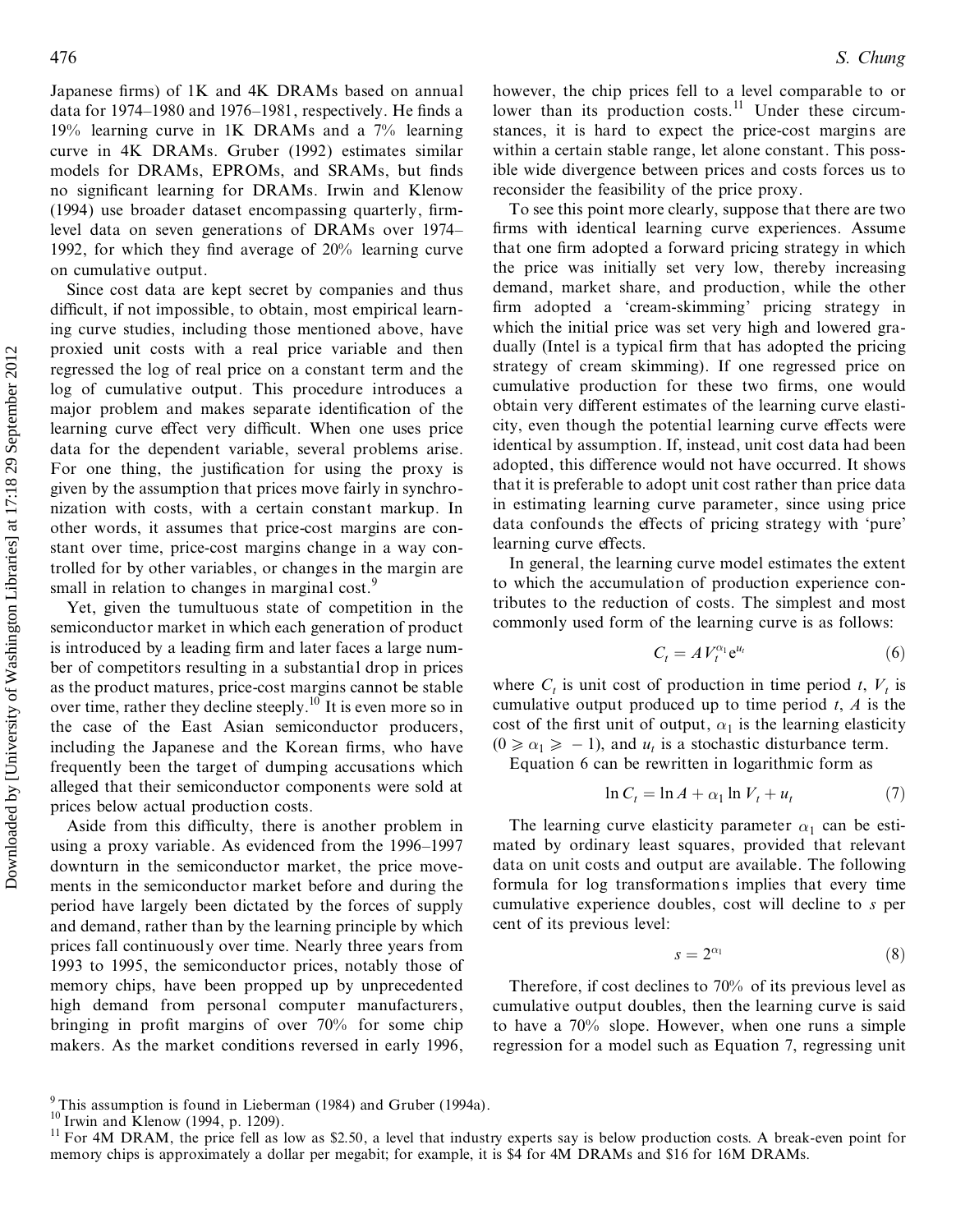production cost on cumulative output, it is often difficult to distinguish the cost-reducing effects of learning from that of scale economies. Thus the learning curve elasticity may be over- or under-estimated by omitting the variable representing scale economies. In order to separate the two effects, we add a current output variable to the Equation 7 as follows:

$$
\ln C_t = \ln A + \beta_1 \ln V_t + \beta_2 \ln X_t + \omega_t \tag{9}
$$

where  $X_t$  is current output,  $\beta_2$  is a coefficient representing the extent to which economies of scale contribute to cost reduction, and  $\beta_1$  is same as  $\alpha_1$  in Equation 6, and  $\omega_t$  is random disturbance term.

By running both the simple regression on Equation 7 and the multiple regression on Equation 9, we can find the difference in coefficients for cumulative output  $V$ . The bias resulting from omitting  $\ln X_t$  from the learning curve equation is called the 'omitted variable bias.'<sup>12</sup> To analyse the issues of omitted variable bias, it is convenient to intro duce a new equation, called an auxiliary regression equation, in which the omitted variable - in this case  $\ln X_t$  - is related to the included variable  $\ln V_t$  and a disturbance term  $\varepsilon_t$ .

$$
\ln X_t = \delta_0 + \delta_1 \ln V_t + \varepsilon_t \tag{10}
$$

Now label the least-squares estimates of the  $\alpha$ 's,  $\beta$ 's, and  $\delta$ 's as  $a$ 's,  $b$ 's, and  $d$ 's, respectively. The relationship between  $a_1$  (the least squares estimate of  $\alpha_1$ ) and  $b_1$  (the least squares estimate of  $\beta_1$ ) can be shown to be as follows:

$$
a_1 = b_1 + d_1 b_2 \quad \text{or} \quad a_1 - b_1 = d_1 b_2 \tag{11}
$$

The bias from omitting  $\ln X_t$  is simply equal to  $a_1 - b_1$ which is equal to  $d_1b_2$ . This omitted variable bias will be zero only if at least one of the following two conditions is satisfied:

- (1)  $d_1 = 0$ , i.e., the log of current output and cumulative output are uncorrelated;
- (2)  $b_2 = 0$ , i.e., unit cost of production does not depend on current production. Alternatively, returns to scale are constant.

If neither of the two conditions is met, an omitted vari able bias will result, meaning that if one estimated the learning curve elasticity using Equation 7 and omitting  $\ln X_t$ , one would obtain a biased estimate of the true learning curve parameter. In many cases, one might expect returns to scale to be increasing, so it is plausible to expect that  $a_1 - b_1$  will be negative. Further, since  $a_1$  and  $b_1$  are typically negative in value,  $a_1 - b_1 < 0$  corresponds to  $b_1$ being smaller in absolute value than  $a_1$ . In such a case, estimation of the simple learning curve equation yields a larger estimate of the learning curve elasticity (in absolute value) than if one includes the current output variable as in Equation 9. Hence in this case the learning curve elasticity is overestimated in absolute value.<sup>13</sup>

#### *The model with price variable*

The first equation to be estimated would be the one based on price dependent variable as in most of the conventional models. This way, the problems of the price proxy explained above can be verified. The model is as follows:

$$
P_i = A V_i^{\beta_1} X_i^{\beta_2} e^{u_i}
$$
 (12)

where *P* is average selling price in real terms, *i* is type of memory chips, and the rest are identical to the notations in Equations 6 and 9.

Taking log in each term of Equation 12,

$$
\ln P_i = \ln A + \beta_1 \ln V_i + \beta_2 \ln X_i + u_i \tag{13}
$$

Following the modified model used in Joskow and Rozanski (1979) which employs the inverse of cumulative output:

$$
\ln P_i = \ln A + \beta_1 \ln (1/V_i) + \beta_2 X_i + u_i \tag{14}
$$

This functional form has the advantage that it can be linearized easily and simplifies estimation.<sup>14</sup> To obtain a real price for the memory chips, the average selling prices have been divided by the US implicit price. There are two reasons for choosing the US price deflator to calculate the real prices: First, the average selling price data provided by Dataquest, the source of the dataset, are quoted in US dollars; and second, the US market has been the largest market for memory chips for most of the observation period.<sup>15</sup>

There are 350 observations from the first quarter of 1994 to the second quarter of 1996 in the dataset for 19 com panies (4M DRAMs) and for 16 companies (16M DRAMs). In addition to estimations of individual com pany learning parameters, industrywide learning curve has been estimated for both memory products. The regression results based on ordinary least squares are reported in Tables 2 and 3.

As can be seen in Tables 2 and 3, regression results are completely out of expectations based on our hypothesis that as cumulative output increases real prices decrease, thus taking negative coefficients in  $\ln (1/V_i)$  terms. In the case of 4M DRAMs, all the regressions for 19 individual companies yielded positive coefficients in their cumulative output variable (ranging from 0.044 to 0.490), as opposed

<sup>&</sup>lt;sup>12</sup> Berndt (1991, pp. 76–8). <sup>13</sup> For further discussion of omitted variable bias, see Section III subsection 3 – the yield model. <sup>14</sup> Joskow and Rozanski (1979) p. 164. <sup>15</sup> Gruber (1994a), p. 47, note 5.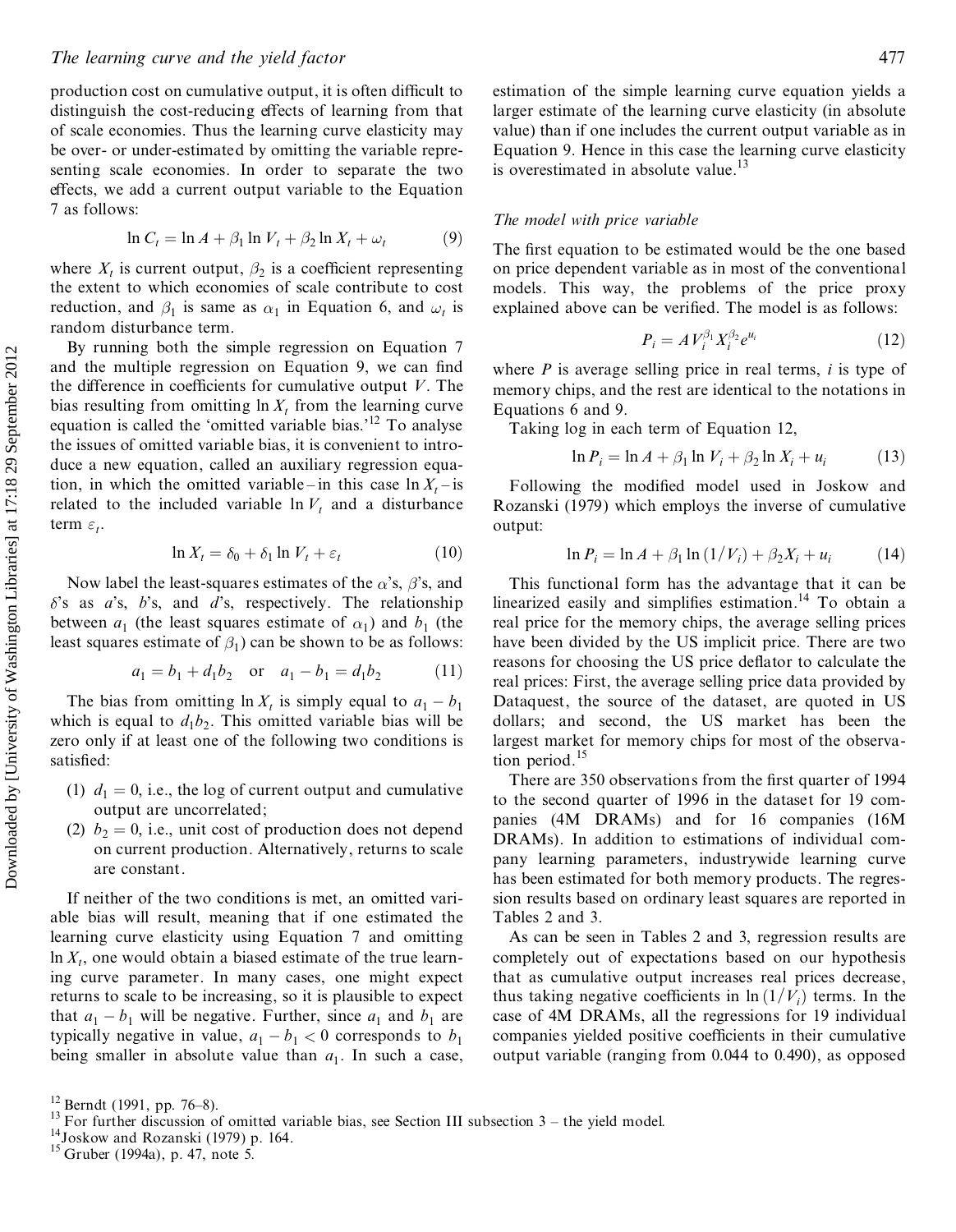Table 2. *Regression results for 4M DRAMs (price as dependent variable)*

| Company               | Constant   | Cumulative<br>output | Current<br>output | $R^2$ | D-W stat | $F$ -stat |
|-----------------------|------------|----------------------|-------------------|-------|----------|-----------|
| Samsung               | $-0.334$   | 0.092                | 0.891             | 0.890 | 1.676    | 28.202    |
|                       | $(-0.554)$ | (2.804)              | (5.989)           |       |          |           |
| Hyundai               | 2.047      | 9.276                | 0.499             | 0.819 | 1.255    | 15.885    |
|                       | (7.537)    | (5.635)              | (4.128)           |       |          |           |
| LG Semicon            | 2.217      | 0.306                | 0.566             | 0.821 | 1.131    | 16.083    |
|                       | (1.268)    | (5.630)              | (4.135)           |       |          |           |
| Texas Ins             | 1.132      | 0.324                | 0.835             | 0.727 | 0.542    | 9.325     |
|                       | (1.669)    | (4.237)              | (2.984)           |       |          |           |
| Micron Tech           | 1.818      | 0.358                | 0.675             | 0.871 | 0.927    | 23.727    |
|                       | (7.630)    | (6.727)              | (5.240)           |       |          |           |
| Motorola              | 0.102      | 0.090                | 1.264             | 0.964 | 2.549    | 92.906    |
|                       | (0.377)    | (4.545)              | (10.925)          |       |          |           |
| <b>IBM</b>            | 2.047      | 0.305                | 0.578             | 0.817 | 0.871    | 15.611    |
|                       | (7.819)    | (5.556)              | (4.037)           |       |          |           |
| $_{\rm NEC}$          | 1.196      | 0.214                | 0.658             | 0.757 | 1.917    | 10.905    |
|                       | (1.956)    | (4.377)              | (3.359)           |       |          |           |
| Toshiba               | $-0.537$   | 0.145                | 1.140             | 0.865 | 3.048    | 22.364    |
|                       | $(-0.745)$ | (4.135)              | (5.184)           |       |          |           |
| Hitachi               | $-0.342$   | 0.232                | 1.092             | 0.649 | 1.171    | 6.467     |
|                       | $(-0.222)$ | (5.533)              | (2.339)           |       |          |           |
| Fujitsu               | 2.201      | 0.279                | 0.483             | 0.506 | 0.586    | 3.586     |
|                       | (3.100)    | (2.175)              | (1.202)           |       |          |           |
| Mitsubishi            | $-1.631$   | 0.198                | 1.826             | 0.582 | 0.954    | 4.872     |
|                       | $(-0.656)$ | (2.942)              | (1.899)           |       |          |           |
| Oki                   | 0.781      | 0.113                | 0.825             | 0.928 | 1.567    | 45.242    |
|                       | (2.448)    | (4.178)              | (7.508)           |       |          |           |
| Matsushita            | 3.041      | 0.044                | $-0.270$          | 0.586 | 0.827    | 4.954     |
|                       | (14.651)   | (0.459)              | $(-1.422)$        |       |          |           |
| Nippon Steel          | 2.712      | 0.184                | 0.119             | 0.458 | 0.690    | 2.963     |
|                       | (19.331)   | (1.483)              | (0.592)           |       |          |           |
| Sharp                 | 2.485      | 0.172                | 0.090             | 0.548 | 0.754    | 4.239     |
|                       | (16.701)   | (1.379)              | (0.610)           |       |          |           |
| Siemens               | 1.996      | 0.101                | 0.365             | 0.966 | 2.389    | 99.070    |
|                       | (19.107)   | (5.793)              | (11.464)          |       |          |           |
| Mosel-Vitelic         | 2.652      | 0.122                | $-0.079$          | 0.629 | 1.024    | 5.943     |
|                       | (22.455)   | (1.559)              | $(-0.916)$        |       |          |           |
| Vanguard              | 2.502      | 0.490                | 0.489             | 0.993 | 2.938    | 72.792    |
|                       | (48.637)   | (9.167)              | (6.584)           |       |          |           |
| <b>Industry Total</b> | $-1.209$   | 0.326                | 1.032             | 0.808 | 0.730    | 14.748    |
|                       | $(-1.009)$ | (5.421)              | (3.970)           |       |          |           |

*Note*: For raw data which these estimates are obtained, see Chung (1998).

*t*-statistics in parentheses. Number of observation for each company estimation ( $= n$ ) is 10.

to their expected range of  $-1$  to 0. In the case of 16M DRAMs, only five out of 16 regressions yielded negative coefficients in their cumulative output variable  $(-0.010)$  to  $-0.256$ ). For all the five cases, however, coefficients are found to be insignificantly based on  $t$ -test ( $t$ -statistics below 2.0).

It is also noteworthy that four out of 19 cases in 4M DRAMs and only one out of 16 cases in 16M DRAMs produced the Durbin±Watson statistic higher than 2.0, which indicates the positive serial correlation in disturb ance terms.<sup>16</sup> Some of the estimates have low  $F$ -statistics,<sup>17</sup> implying that none of the independent variables influences the dependent variable, thus the specification is meaningless. However, the subject is not gone into in detail because the estimates obtained above are well out of the expected range anyway. The results for overall industry estimations

<sup>&</sup>lt;sup>16</sup> In the next estimation using yield factor data, the problem of positive serial correlation indicated by a low Durbin–Watson statistic will be corrected by adding to the equation the first-order autocorrelation term

For example, Fujitsu and Nippon Steel Semiconductor in the case of 4M DRAMs, Micron Technology and Nippon Steel for 16M DRAMs have low *F*-statistics, assuming the critical value of *F*-statistic is 4.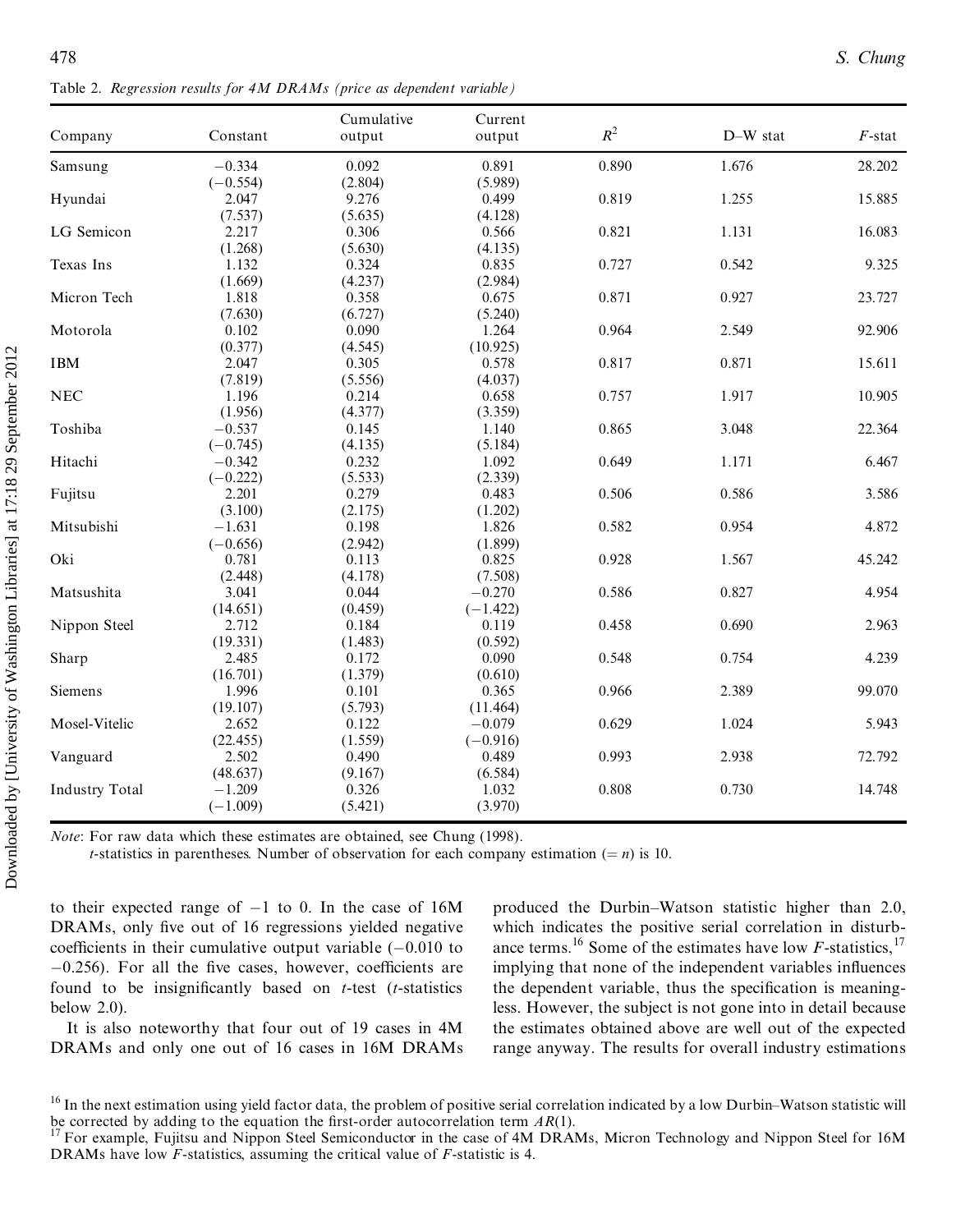Table 3. Regression results for 16M DRAMs (price as dependent variable)

| Company               | Constant | Cumulative<br>output | Current<br>output | $R^2$ | D-W stat | $F$ -stat |
|-----------------------|----------|----------------------|-------------------|-------|----------|-----------|
| Samsung               | 4.440    | 0.125                | $-0.082$          | 0.739 | 1.202    | 9.908     |
|                       | (29.595) | (0.872)              | $(-0.397)$        |       |          |           |
| Hyundai               | 4.173    | 0.513                | 0.525             | 0.866 | 1.655    | 22.562    |
|                       | (57.587) | (4.101)              | (3.378)           |       |          |           |
| LG Semicon            | 4.179    | 0.364                | 0.339             | 0.713 | 1.148    | 8.685     |
|                       | (34.319) | (2.079)              | (1.344)           |       |          |           |
| Texas Ins             | 4.121    | 0.294                | 0.231             | 0.689 | 0.973    | 7.754     |
|                       | (22.431) | (0.796)              | (0.488)           |       |          |           |
| Micron Tech           | 3.974    | 0.240                | 0.225             | 0.507 | 0.898    | 3.085     |
|                       | (17.513) | (1.308)              | (0.890)           |       |          |           |
| Motorola              | 3.940    | 0.159                | 0.015             | 0.713 | 1.022    | 8.708     |
|                       | (18.262) | (0.726)              | (0.051)           |       |          |           |
| <b>IBM</b>            | 4.057    | 0.241                | 0.168             | 0.659 | 0.963    | 6.768     |
|                       | (11.848) | (0.476)              | (0.236)           |       |          |           |
| <b>NEC</b>            | 4.318    | $-0.143$             | $-0.451$          | 0.864 | 0.535    | 22.184    |
|                       | (51.024) | $(-1.331)$           | $(-2.813)$        |       |          |           |
| Toshiba               | 4.372    | $-0.256$             | $-0.696$          | 0.723 | 1.442    | 9.155     |
|                       | (28.740) | $(-0.642)$           | $(-1.052)$        |       |          |           |
| Hitachi               | 4.282    | $-0.090$             | $-0.382$          | 0.820 | 1.398    | 15.966    |
|                       | (42.015) | $(-0.628)$           | $(-1.862)$        |       |          |           |
| Fujitsu               | 4.060    | 0.024                | $-0.192$          | 0.804 | 1.342    | 14.372    |
|                       | (39.995) | (0.194)              | $(-1.232)$        |       |          |           |
| Mitsubishi            | 4.100    | $-0.010$             | $-0.214$          | 0.673 | 0.941    | 7.210     |
|                       | (33.324) | $(-0.032)$           | $(-0.464)$        |       |          |           |
| Oki                   | 4.066    | 0.273                | 0.179             | 0.700 | 0.871    | 8.148     |
|                       | (14.516) | (1.022)              | (0.447)           |       |          |           |
| Matsushita            | 3.428    | $-0.074$             | $-0.359$          | 0.966 | 1.063    | 99.818    |
|                       | (58.250) | $(-10.803)$          | $(-6.504)$        |       |          |           |
| Nippon Steel          | 6.454    | 0.793                | 1.652             | 0.870 | 3.386    | 3.347     |
|                       | (1.670)  | (1.461)              | (0.901)           |       |          |           |
| <b>Siemens</b>        | 3.981    | 0.078                | $-0.133$          | 0.684 | 1.125    | 7.751     |
|                       | (29.030) | (0.497)              | $(-0.519)$        |       |          |           |
| <b>Industry Total</b> | 4.766    | $-0.067$             | $-0.320$          | 0.731 | 1.211    | 9.531     |
|                       | (16.068) | $(-0.246)$           | $(-0.818)$        |       |          |           |

Note: *t*-statistics in parentheses. Number of observation for each company estimation  $(= n)$  is 10.

(for both 4M and 16M DRAMs) are similar to those of the individual company regressions, yielding positive coefficient for cumulative output variables or negative but insignificant coefficients. Unreported estimations of simple regressions, regressing the log of real price against the log of cumulative output alone, did not improve the results.

The reasons for this 'bad fit' can be found in the following reasons. First the quarterly average rate of price drop has not been high enough to produce a substantial learning curve effect. The quarterly rate of price fall has been 5.30% for 4M DRAMs and 7.84% for 16M DRAMs for the two and half year period. Excluding the last two observations (the first and second quarter of 1996) in which the price drop has been steepest, the average rate of drop has been

only 0.44% and 2.44%, respectively. This is because the period from 1993 to 1995 is characterized by a strong demand from PC manufacturers that has propped up the chip prices, reversing the usual pattern of steady and substantial fall in prices. Second, quarterly output has been increasing at a slower rate. Especially in the case of 4M DRAMs, the quarterly rate of increase in industry total output has been only 2.44%.<sup>18</sup> The observation period of 1994 to 1996 has corresponded to the transition period in which the 4M DRAM generation was being phased out, so the output has not been increased in spite of the high demand. Third, the initial period in which the mass production has begun is not captured in the analysis for both products. In the case of 4M DRAMs, the mass production

 $^{18}$  For 16M DRAMs, the average rate increase in quarterly output has been 35.05%, partially weakening the second claim that the nothigh-enough quarterly output increase was responsible for the bad fit.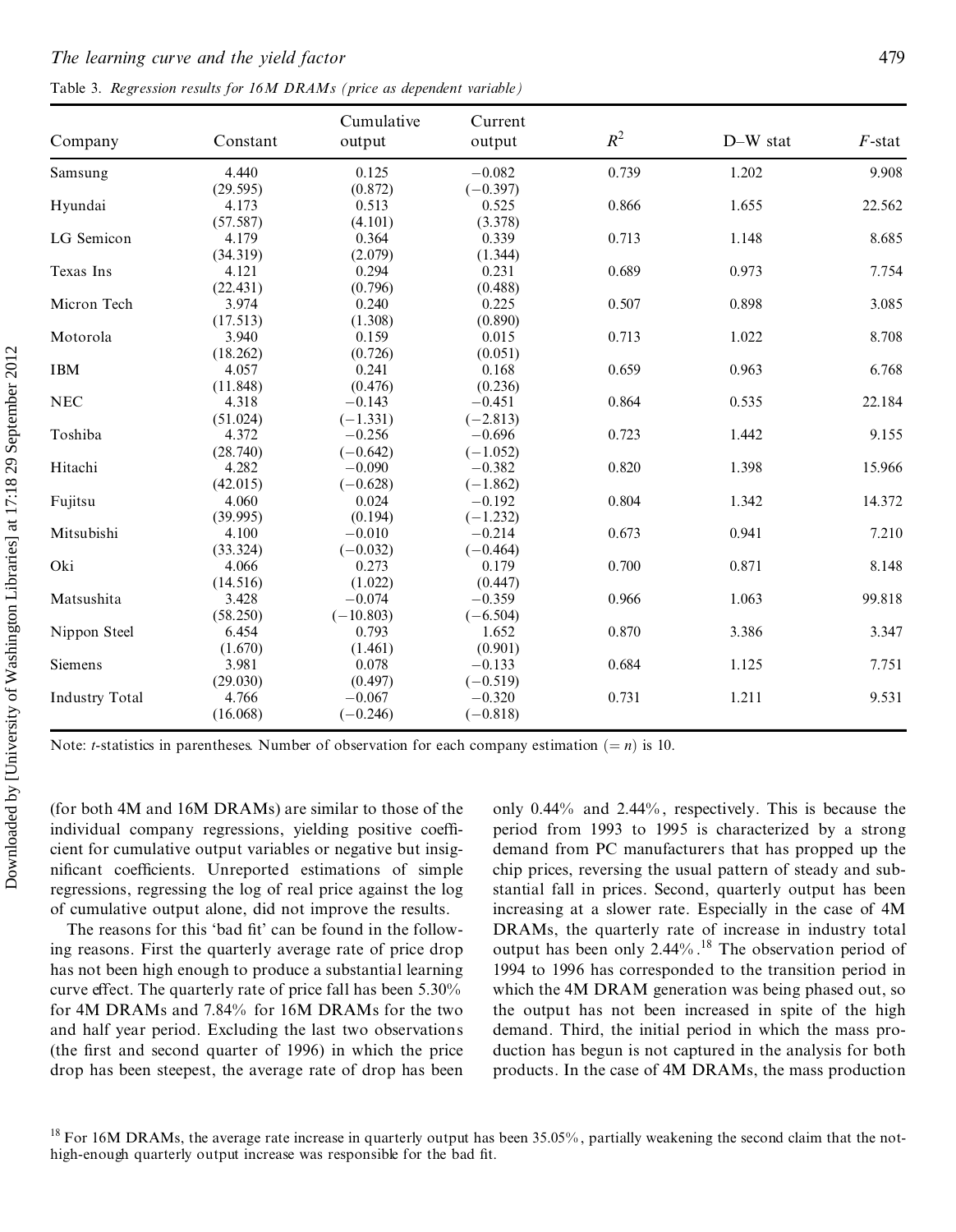has started from 1989, while that of 16M DRAMs from 1990. Given the dataset encompasses the years from 1994 to 1996, well after the products were introduced in the market, it is understandable that a substantial part of the learning curve effects is not represented in the observation.

The weak presence of the learning curve effect in the dataset leads one to test if economies of scale have been strong instead. The following model estimates the influence of scale economies on real-price reduction by regressing the log of real price against the log of inverse of shipments:

$$
\ln P_i = \ln A + \beta_1 (1/X_i) + u_i \tag{15}
$$

Since the serial correlation has been found in most of the estimations, the term  $AR(1)$  is added to the equation. Unreported estimations reveal that in the case of 4M DRAMs seven out of 19 individual company regressions had significant economies of scale.<sup>19</sup> For the industry as a whole, the cost-reducing effect coming from economies of scale turned out to be overwhelming 44.02% (corresponding coefficient is  $-0.837$ . However, in the case of 16M DRAMs, none out of 16 regressions produced significant economies of scale, all of whose coefficients are positive.

#### *The yield model*

Instead of using price data which yielded results that are inconsistent with the learning hypothesis, yield data are used as the dependent variable obtained from a Korean semiconductor company, say Company A, for 64K and 256K DRAMs.<sup>20</sup> This richer set of data includes yield and shipment data for Company A from the first quarter of 1985 to the fourth quarter of 1993, consisting of 36 observations.<sup>21</sup> All the estimates are obtained by ordinary least squares. estimation in the throughout of the number of the number of the number of the number of the number of the number of the number of the number of the constrained throughout coming for the constrained fluct consideration is

The yield factor model to be estimated here is identical to Equation 14 except that the price variable  $P_i$  is replaced by the yield variable  $Y_i$  as follows:

$$
\ln Y_i = \ln A + \beta_1 \ln(1/V_i) + \beta_2 X_i + u_i \tag{16}
$$

where *Y* is yield factor, and the rest are identical to the notations in Equations  $6-12$ .

A simple regression model is the one without a current output variable ln *Xi*.

$$
\ln Y_i = \ln A + \alpha_1 \ln \left( \frac{1}{V_i} \right) + u_i \tag{17}
$$

This way, we can estimate the learning parameter more directly without employing proxy variable or complicated procedures to estimate production costs. The only model which analysed the semiconductor industry based on the yield factor data is found in Gruber (1994a). However, its dataset includes only 7 quarters for 4 generations of a sin gle product, EPROM from one European firm, SGS-Thomson, which is too limited to deduce any meaningful conclusion. Therefore, the current yield model that covers quarterly data of a Korean company for nine years for two important memory items can be considered a major improvement of the model.

First, in the case of 64K DRAMs, if one runs a simple regression where the log of yield factor is regressed against the log of cumulative output, the coefficient for  $\ln(1/V_i)$ turns out to be  $-0.182$  with the corresponding learning ratio of 11.843% , which implies that every doubling of cumulative output would result in the yield improvement of 11.8% , which in turn reduces the production costs by the same amount. Then we add a current output variable  $\ln X_i$  and run a multiple regression to separate the learning effect from the cost-reducing effect of economies of scale. The estimation results in the learning coefficient of  $-0.176$ , slightly lower in absolute value than that of the simple regression with the learning ratio of 11.493% .

To see if omitting the current output variable would result in an estimation bias, an auxiliary regression equation similar to Equation 10 is run.

$$
\ln X_i = \delta_0 + \delta_1 \ln \left( 1 / V_i \right) + \varepsilon_i \tag{10a}
$$

According to Equation 11, the sign of the difference between  $a_1$  (the least squares estimate of  $a_1$ ) and  $b_1$  (the least squares estimate of  $\beta_1$ ) determines whether the omitting variable over- or under-estimates the coefficient. That is,

$$
a_1 - b_1 = d_1 b_2 \tag{11}
$$

- (1)  $a_1 b_1 > 0$  (the learning curve elasticity is under-<br>estimated when the current output variable is omitted)
- (2)  $a_1 b_1 = 0$  (the current output variable has no correlation with yield; that is, constant returns to scale)
- (3)  $a_1 b_1 < 0$  (the learning curve elasticity is overestimated).

Plugging in coefficients obtained from the estimation of the auxiliary regression equation,  $a_1 = -0.182$ ,  $b_1 = -0.176$ ,  $d_1 = 0.111$ , and  $b_2 = -0.051$ , it is  $d_1 = 0.111$ , and  $b_2 = -0.051$ , it is  $-0.006 \approx -0.005661$ . Since  $a_1 - b_1$  is negative, Equation 16 exhibits increasing returns to scale and the simple regression Equation 17 overestimates the learning curve elasticity.

In the case of 256K DRAMs, the simple regression pro duces the coefficient of  $-0.165$  for the ln  $(1/V_i)$  term and

<sup>&</sup>lt;sup>19</sup> 'Significant,' means estimates that satisfy the following conditions  $-1 < \beta_1 < 0$ , *t*-statistic > 2, and Durbin–Watson statistic > 2.<br><sup>20</sup> The source for the data, a high-ranking official at the company's corporate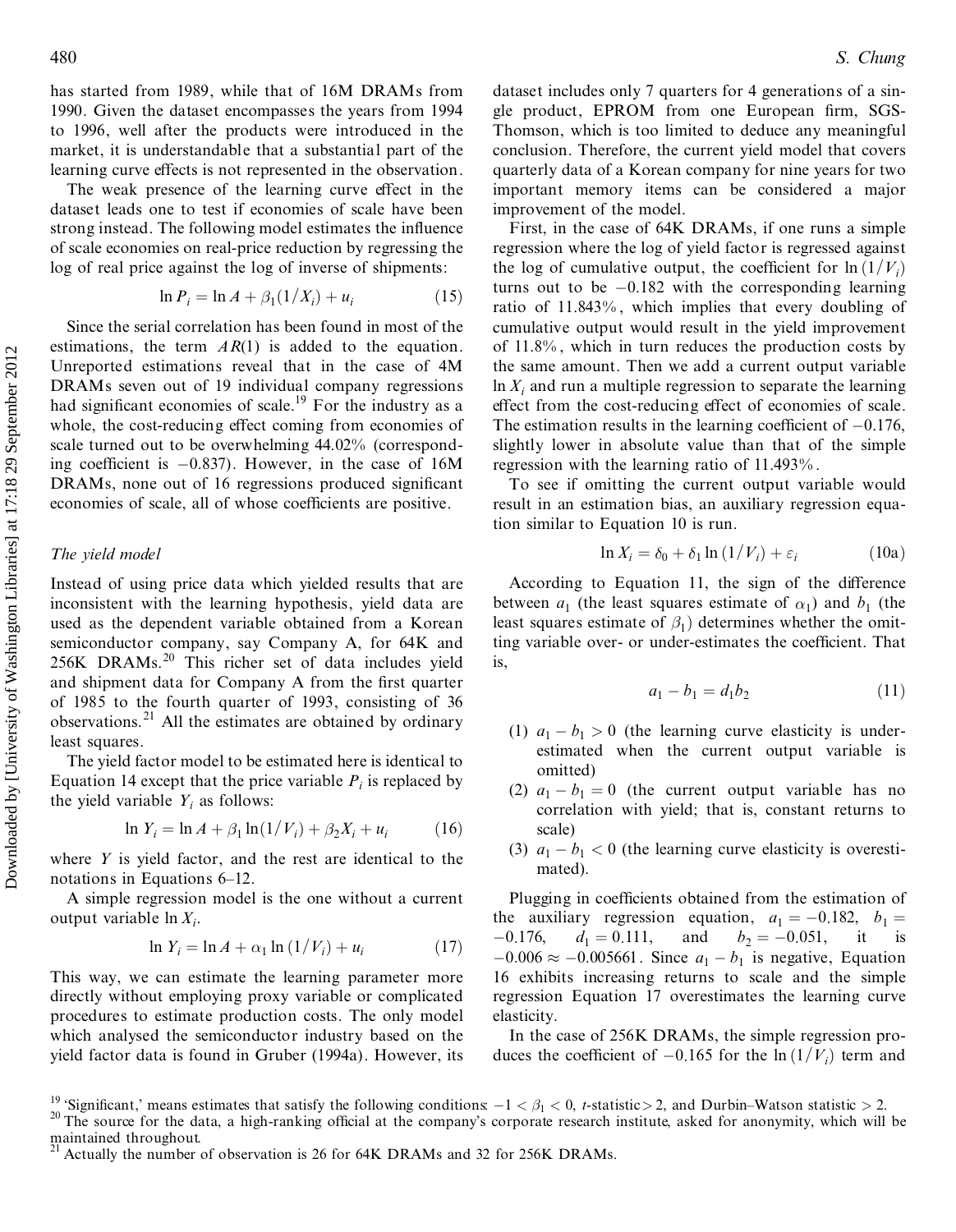the corresponding learning ratio of 10.807% . The estimation for the multiple regression with the current output variable  $\ln X_i$  results in the learning coefficient of  $-0.145$ with the learning ratio of 9.572% .

Running an auxiliary regression equation to check the presence of omitted variable bias yields following numerical results:  $a_1 = -0.165$ ,  $b_1 = -0.145$ ,  $d_1 = -0.277$ , and  $b_2 = 0.071$ ; therefore,  $a_1 - b_1 = -0.020 \approx d_1 b_2$  $-0.019667$ . That is,  $a_1 - b_1 < 0$  and Equation 16 exhibits increasing returns to scale and the simple regression over estimates the learning curve elasticity. All the estimates for both memory products are reported in Tables 4 and 5.

However, it is notable that Durbin–Watson statistics turn out to be 1.476 for 64K and 0.941 for 256K DRAMs which are well below 2, an indication of the pres ence of positive serial correlation in the residuals. In order to incorporate the serial correlation in the equation, the first-order autocorrelation term  $AR(1)$  is added. With the new regression, there is a better fit in terms of the Durbin– Watson statistics close to or higher than 2 as shown in the fourth row of each table.

As reported in Tables 4 and 5, the learning ratios of 16.841% (for 64K DRAMs) and 9.382% (for 256K

DRAMs) are consistent with the hypothesis that with every doubling of cumulative output production yield increases by the same percentage. However, the learning slopes are not as steep as expected, usually reaching as high as  $30\%$ . The reason for this rather low ratio can be traced to the following fact: the year when Company A introduced 64K DRAMs to the market was 1984, and the first year for 256K DRAMs was 1985; meanwhile, the observation period in the analysis starts from 1985 and 1986, respectively, one year later than each product's market introduction year. Due to this lack of data for the year the learning curve effect could have been most pronounced, the learning curves for the two memory items are estimated at approximately 17% and 9% as reported in the tables.

Figures 2 and 3 have been plotted using the log of the inverse of cumulative output as *X*-axis and the log of yield as *Y*-axis. These learning curve diagrams resemble fairly well the ones drawn by other studies, including, Joskow and Rozanski (1979, p. 163).

Aside from the above empirical evidence which shows that the Korean semiconductor industry has grown by rapidly moving down the learning curve,  $2^2$  there is an

Table 4. *Regression results for 64K DRAMs (yield factor as dependent variable)*

| Regression<br>type         | Constant                | Current<br>output      | Cumulative<br>output   | $R^2$ | $D-W$<br>stat | $F$ -stat | Learning<br>ratio $(\%)$ |
|----------------------------|-------------------------|------------------------|------------------------|-------|---------------|-----------|--------------------------|
| Simple                     | $-1.378$<br>$(-11.700)$ | N.A.                   | $-0.182$<br>$(-6.763)$ | 0.656 | 1.455         | 45.743    | 11.843                   |
| Multiple                   | $-1.268$<br>$-8.883$    | $-0.051$<br>$(-1.319)$ | $-0.176$<br>$(-6.569)$ | 0.680 | 1.476         | 24.448    | 11.493                   |
| Regression<br>with $AR(1)$ | $-1.765$<br>$(-11.470)$ | 0.0003<br>(0.009)      | $-0.266$<br>$(-9.087)$ | 0.860 | 1.886         | 43.085    | 16.841                   |

*Note*: N.A.: Not applicable.

*t*-statistics in parentheses. Number of observation  $(= n)$  is 26.

Table 5. *Regression results for 256K DRAMs (yield factor as dependent variable)*

| Regression<br>type         | Constant                | Current<br>output | Cumulative<br>output    | $R^2$ | $D-W$<br>stat | $F$ -stat | Learning<br>ratio $(\%)$ |
|----------------------------|-------------------------|-------------------|-------------------------|-------|---------------|-----------|--------------------------|
| Simple                     | $-1.228$<br>$(-23.871)$ | N.A.              | $-0.165$<br>$(-15.814)$ | 0.893 | 0.703         | 250.085   | 10.807                   |
| Multiple                   | $-1.290$<br>$(-27.176)$ | 0.071<br>(3.463)  | $-0.145$<br>$(-13.690)$ | 0.924 | 1.941         | 176.858   | 9.572                    |
| Regression<br>with $AR(1)$ | $-1.248$<br>$(-5.495)$  | 0.060<br>(1.484)  | $-0.142$<br>$(-4.180)$  | 0.903 | 2.119         | 83.731    | 9.382                    |

*Note*: N.A.: Not applicable.

*t*-statistics in parentheses. Number of observation  $(n = 32)$ 

 $^{22}$  Although the analysis based on yield and shipment data of a Korean company produced substantial learning effects for both memory products, 17% for 64K DRAMs and 9% or 256K DRAMs, one cannot claim from the results that the Korean companies have moved down the learning curve faster than any other firms in the advanced countries because there is no comparable dataset available for the analysis.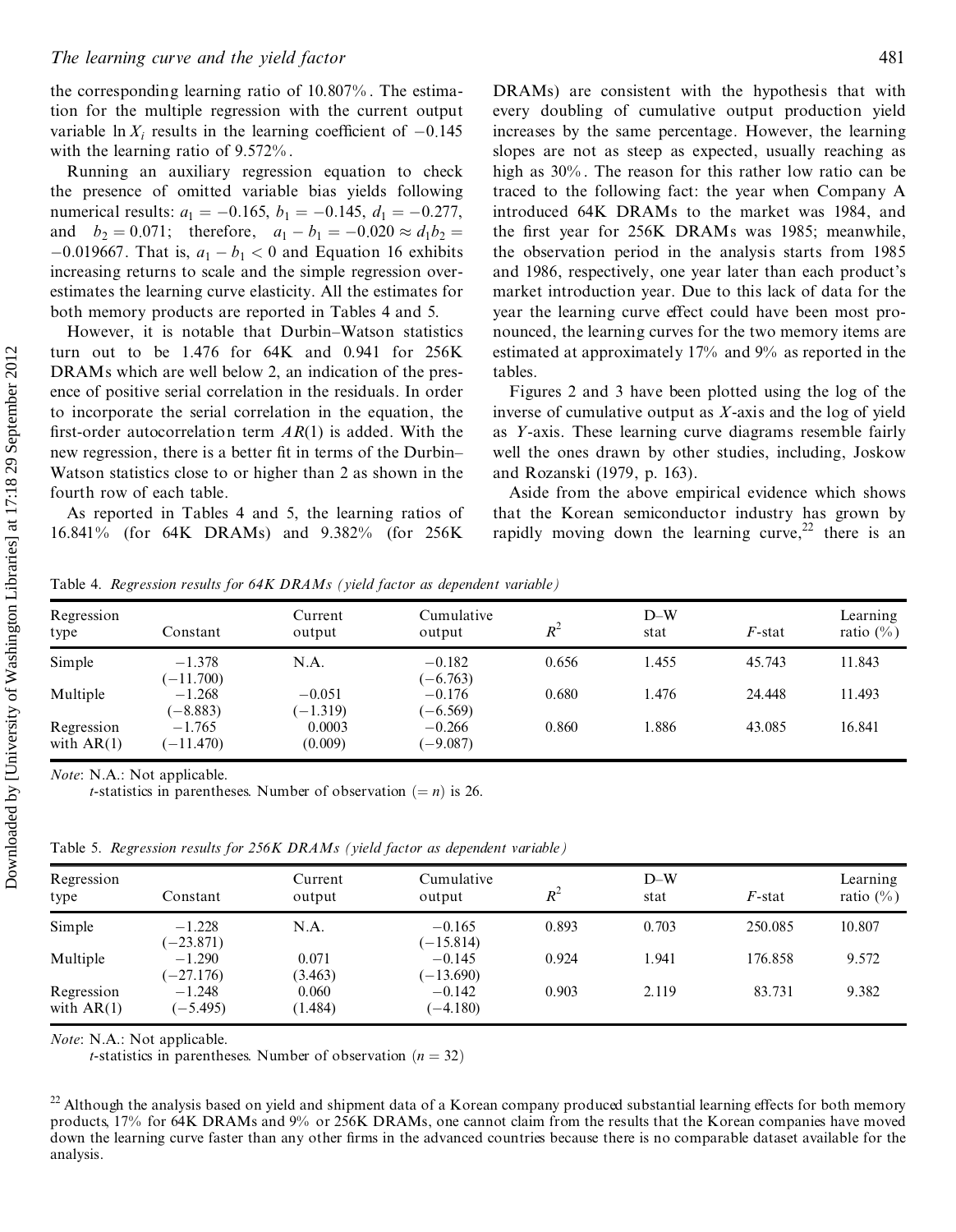



Fig. 3. *Learning curve for 256K DRAMs*

ample amount of anecdotal evidence demonstrating the Korean industry's high production yield and resulting high productivity. The yield of 4M DRAMs produced by the Korean chip makers had, for example, run up to 95% in 1995, the year at which the product had reached the maturity stage. According to officials of a Korean company, although varied by company and product, the yield of the Korean chip makers is in general 10% higher than that of the Japanese, and the yield of Japanese chip makers is again 10% higher than that of the American.

In the semiconductor manufacturing process, from raw wafer manufacturing to circuit design, mask generation and wafer processing, almost all processes are automated, so there is little room for quality variations. In these pre assembly processes, the purity of silicon wafers, the quality of processing chemicals, and the stricter standard of the clean-room operations are important factors affecting the processing yields. But at the stage of assembly and final inspection, human factors largely determine the production yield. This is where 'finger tips' of young female workers of Korea have proven important. For example, in a Samsung assembly plant that employs 15 000 female workers, the average age of assembly workers is 21, which is 10 years younger than that of their counterparts in Japan.<sup>23</sup> The reason the Korean chip makers have been able to enjoy 22 **Chosur** *Il boxum* **Illo**, *Il boxum* **Illo**, *Il boxum* **Illo**, *Il the Chosen industry's* high production yield and high productivity. The yield of 4M DRAMs product that the product of anced ball productivity. The y

higher yield is given also by the fact that, similar to the cost advantage of the Japanese makers, most of the Korean firms are large conglomerates with affiliates in consumer electronics, which require components with less stringent performance standards than military or industrial-purpos e chips, thus helping to achieve higher yields.

## VI. CONCLUSION

The chip-making industry of Korea deserves special attention because of its great reliance of the production tech nology on foreign sources and its intense efforts to internalize the imported technology into its own production, thus making a good study subject for the learning-by doing theory. Nevertheless, no full-length academic endea vour has been made on the subject except some of the contributions narrowly focusing on the case of one com pany. Such examples include Kim (1997) and Choi (1996).

When analysing an industry, there may be two distinct approaches; detailed descriptive approach and quantitative approach. Both are complementary in the sense that what the quantitative part cannot account for can be explained by the rich examples of the country's chip-making industry, thus providing us with the whole picture of the industry and its dynamics. However, this article has employed quantitative approach alone. Those who wish to understand the Korean semiconductor industry more in depth may refer to Chung (1998), which includes descriptive part as well as the quantitative analysis.

## REFERENCES

- Berndt, E. R. (1991) *The Practice of Econometrics: Classic and Contemporary,* Addison-Wesley, New York.
- Braun, E. and MacDonald, S. (1978) *Revolution in Miniature: The History and Impact of Semiconductor Electronics.* Cambridge University Press, Cambridge.
- Choi, Y. (1996) *Dynamic Techno-Management Capability: the Case of Samsung Semiconductor Sector in Korea,* Avebury, Hants.
- Chung, S. (1998) *The Learning Curve in the Korean Semiconductor Industry,* Diss., New School for Social Research, New York.
- Dick, A. R. (1991) Learning by doing and dumping in the semi conductor industry, *Journal of Law and Economics,* **34**, 133± 59.
- Dosi, G. (1984) *Technical Change and Industrial Transformation,* St. Martin's Press, New York.
- Flamm, K. S. (1996) *Mismanaged Trade?: Strategic Policy and the Semiconductor Industry,* Brookings Institution Press,Washington, DC.
- Green, E. M. (1996) *Economic Security and High Technology Competition in an Age of Transition: The Case of the Semiconductor Industry,* Praeger, Westport.